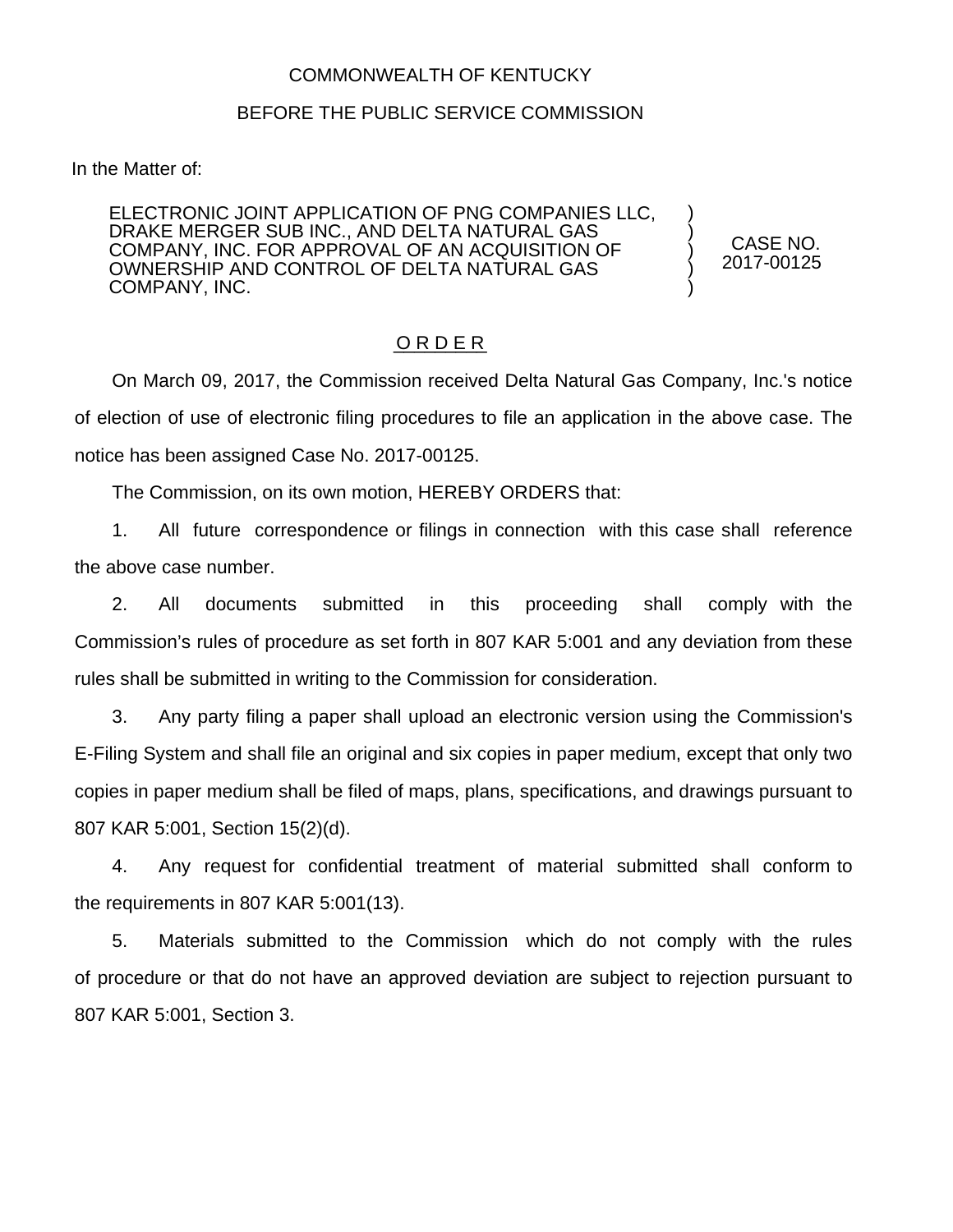By the Commission

ENTERED

MAR 09 2017 KENTUCKY PUBLIC SERVICE COMMISSION

ATTEST:

alina R. Mathews

Executive Director

Case No. 2017-00125